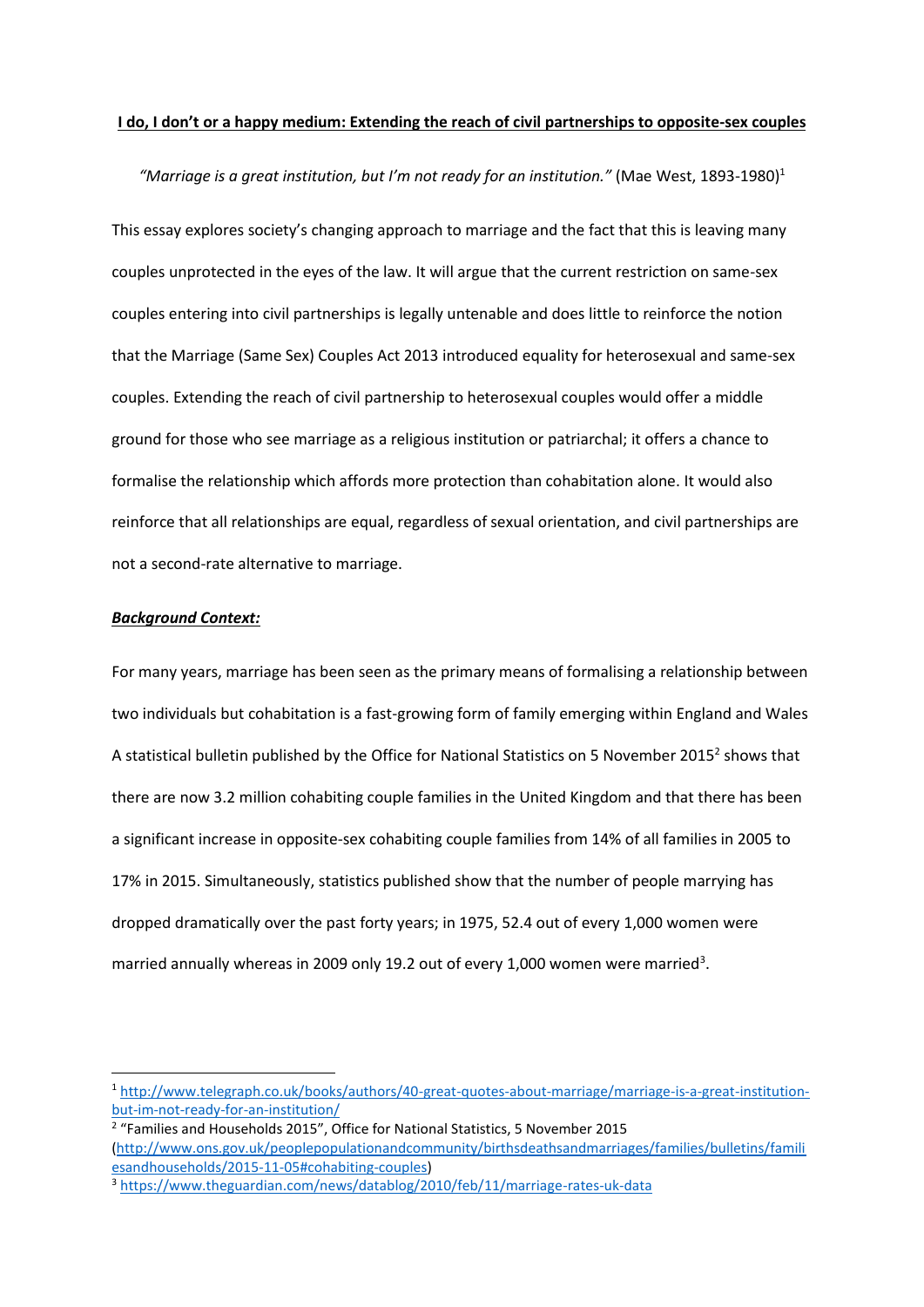Another significant change to relationships and their formalisation in recent years was the passing of the Civil Partnership Act 2004<sup>4</sup> which allows same-sex couples to formally register their relationship and consequently gain access to protection such as employment, pension and tax benefits. This protection for same-sex couples was enhanced in 2013 with the extension of marriage to same-sex couples under the Marriage (Same Sex) Couples Act 2013<sup>5</sup>. The Act legalises same-sex marriage in England and Wales subject to the condition that no religious organisation will be forced to conduct a same sex marriage against their will.

It should be noted from the outset that these changes and shifts in social attitudes towards marriage are by no means unique to England and Wales and similar trends can be seen in other countries across the globe. Governments have been forced to adapt and introduce new legislation and concepts to protect couples and provide options other than marriage. Most notably, in France, the development of the PACS scheme (*Pacte Civil de Solidarite*) has been highly successful. Introduced in November 1999 and open to both heterosexual and same-sex couples, the PACS system provides similar tax and financial protections as formal marriages but there are differences in inheritance rights and adoption rights. As it has developed over the years, the legal protection under the PACS scheme has grown to now almost mirror the protection afforded by marriage and they have risen in popularity over the past ten years with research from the Institut National d'Etudes Demographiques showing that in 2014, of the 173,728 PACS registered, 167,466 of those were entered into by heterosexual couples.<sup>6</sup>

#### *Is there demand for change?*

 $\overline{\phantom{a}}$ 

In March 2012, the Government launched a public consultation exercise entitled "Equal Civil Marriage: a consultation"<sup>7</sup>. The main focus of the consultation was how best to implement same-sex

<sup>4</sup> <http://www.legislation.gov.uk/ukpga/2004/33/contents>

<sup>5</sup> <http://www.legislation.gov.uk/ukpga/2013/30/contents/enacted/data.htm>

<sup>&</sup>lt;sup>6</sup> [https://www.ined.fr/en/everything\\_about\\_population/data/france/marriages-divorces-pacs/pacs/](https://www.ined.fr/en/everything_about_population/data/france/marriages-divorces-pacs/pacs/)

<sup>7</sup> [https://www.gov.uk/government/uploads/system/uploads/attachment\\_data/file/133258/consultation](https://www.gov.uk/government/uploads/system/uploads/attachment_data/file/133258/consultation-document_1_.pdf)[document\\_1\\_.pdf](https://www.gov.uk/government/uploads/system/uploads/attachment_data/file/133258/consultation-document_1_.pdf)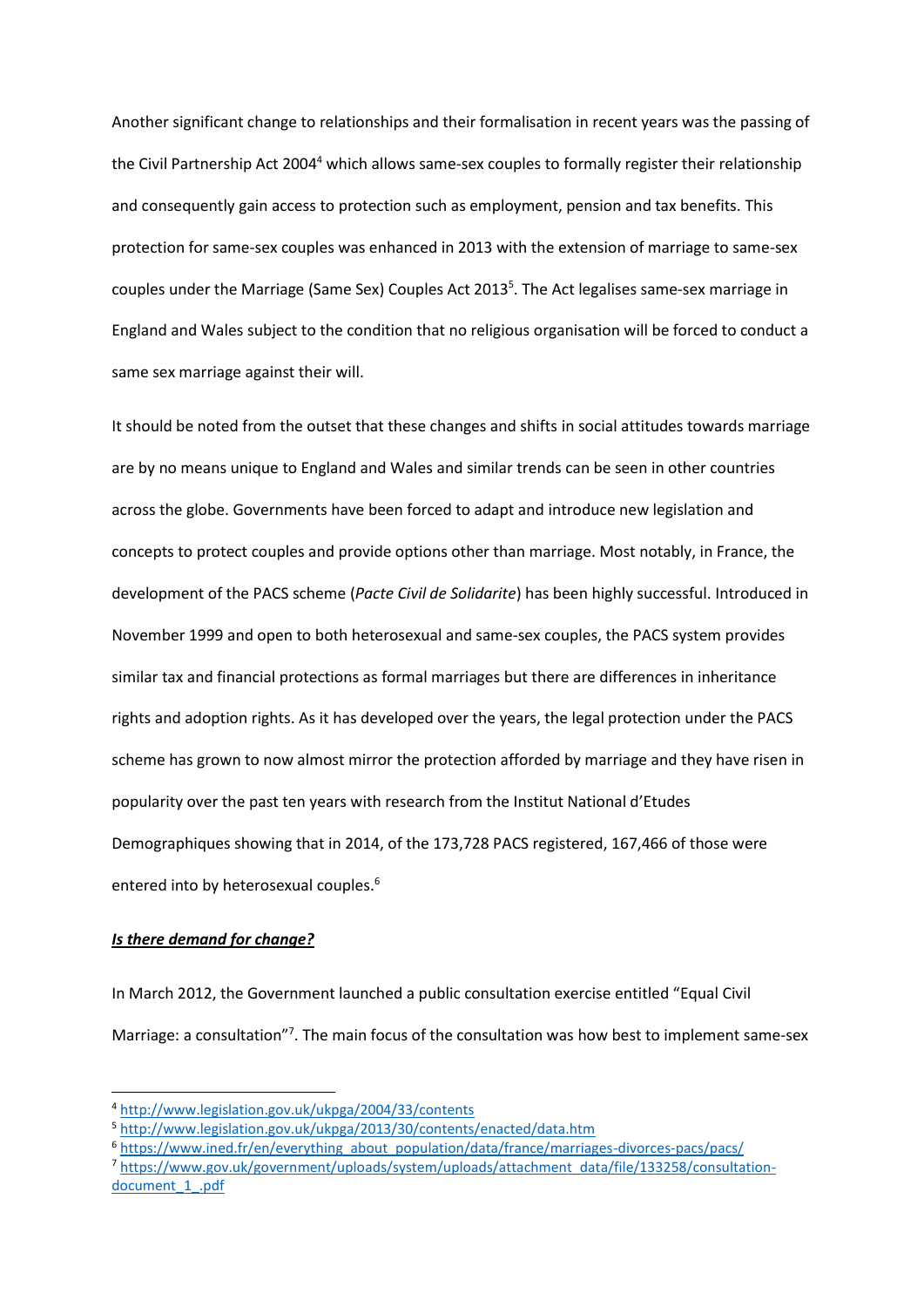marriages in England and Wales but there were three questions in the consultation focusing directly on civil partnerships. Most notably, question 8 asked whether the individual in question agreed or disagreed with the decision not to open up civil partnerships to opposite-sex couples. In the results published in December 2012, the Government reported that 61% of the 78, 556 people who answered question 8 disagreed with the suggestion that civil partnerships should not be made available to opposite-sex couples<sup>8</sup>.

The Government did not feel that such change to the civil partnership regime was necessary and it was not addressed through any express condition in the Marriage (Same Sex Couples) Bill 2013. However, as a result of concerns raised about the role of civil partnerships during Parliamentary debate on the Bill<sup>9</sup>, Section 15 of the Marriage (Same Sex Couples) Act 2013 includes an obligation to review the operation and future of the Civil Partnership Act 2004 in England and Wales as soon as practicable. This consultation began in 2014 and the results were published in June 2014, having received a much lower response rate than the earlier consultation in 2012. This time, from those that responded, 63% of currently unmarried heterosexuals said they would choose marriage and 20% indicated they would prefer a civil partnership, if it was available $^{10}$ .

In addition to the consultations carried out by the Government, a large campaign was started by a couple named Rebecca Steinfield and Charles Keidan who launched a Judicial Review claim in the High Court, arguing that the current restriction against heterosexual couples entering into civil partnerships in England and Wales is contrary to Articles 8 and 14 of the European Convention on Human Rights and seeking a declaration of incompatibility under section 4 of the Human Rights Act

1

<sup>8</sup> Equal Marriage: The Government's Response", December 2012

[<sup>\(</sup>https://www.gov.uk/government/uploads/system/uploads/attachment\\_data/file/133262/consultation](https://www.gov.uk/government/uploads/system/uploads/attachment_data/file/133262/consultation-response_1_.pdf)[response\\_1\\_.pdf\)](https://www.gov.uk/government/uploads/system/uploads/attachment_data/file/133262/consultation-response_1_.pdf)

<sup>&</sup>lt;sup>9</sup> See, for example, the comments of Mr Christopher Chope during the second reading of the Bill of 5 Feb 2013, Column 134: [http://www.publications.parliament.uk/pa/cm201213/cmhansrd/cm130205/debtext/130205-](http://www.publications.parliament.uk/pa/cm201213/cmhansrd/cm130205/debtext/130205-0001.htm#13020551000002) [0001.htm#13020551000002](http://www.publications.parliament.uk/pa/cm201213/cmhansrd/cm130205/debtext/130205-0001.htm#13020551000002)

<sup>10</sup> "Civil Partnership Review (England and Wales) – Report on Conclusions", June 2014 [\(https://www.gov.uk/government/uploads/system/uploads/attachment\\_data/file/324174/Civil\\_Partnership\\_](https://www.gov.uk/government/uploads/system/uploads/attachment_data/file/324174/Civil_Partnership_Review_Report_PDF.pdf) [Review\\_Report\\_PDF.pdf\)](https://www.gov.uk/government/uploads/system/uploads/attachment_data/file/324174/Civil_Partnership_Review_Report_PDF.pdf)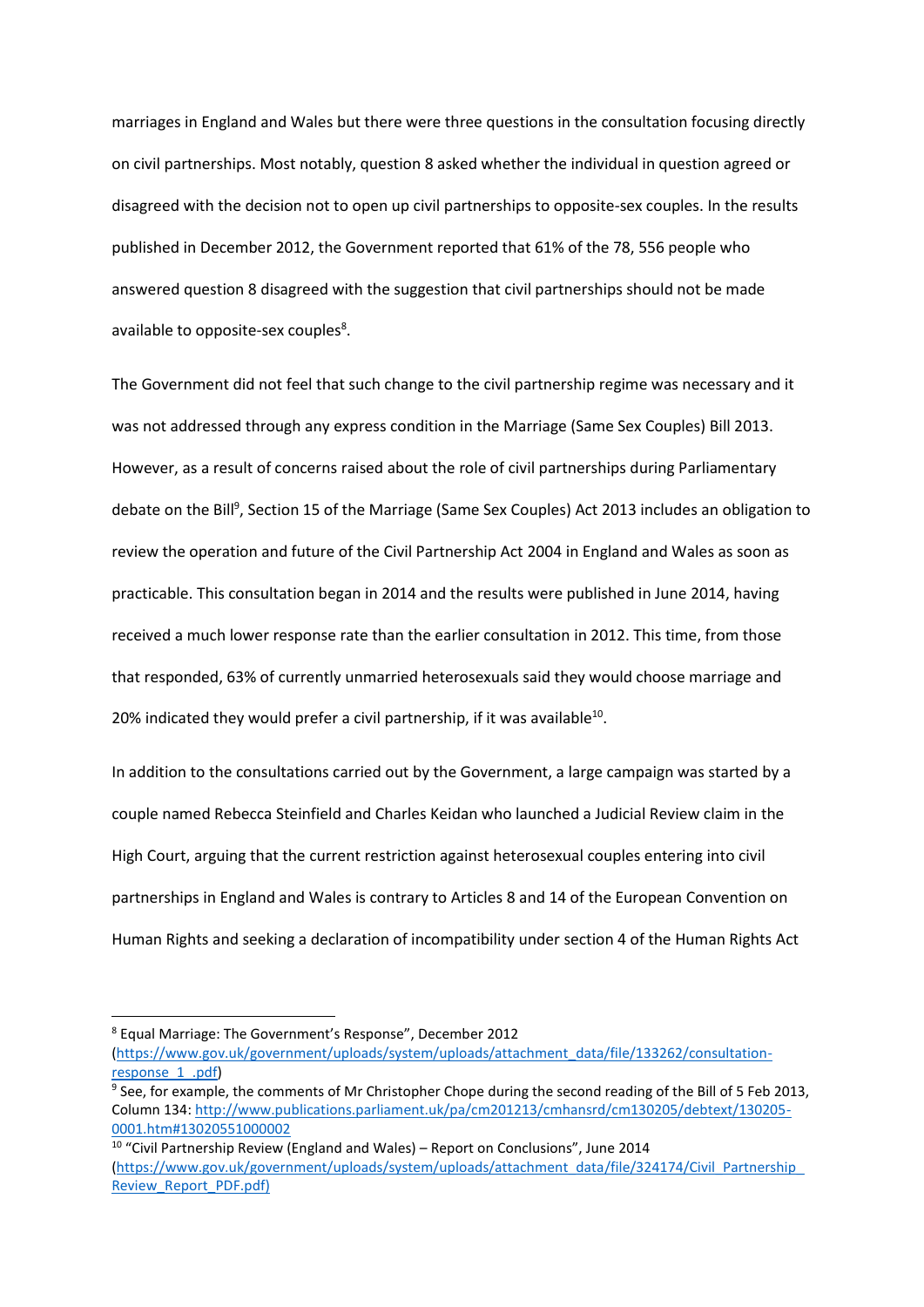1998<sup>11</sup>. Their application was dismissed by Mrs Justice Andrews but the case is due to be heard by the Court of Appeal in November 2016. When considering whether there is demand for change, one of the most notable aspects of this case is that a petition posted by the couple on the website change.org, urging reform of the current law on civil partnership, has reached over 70,000 supporters.<sup>12</sup>

#### *Why do we need reform?*

Given both the background context showing the shift in societal attitudes towards marriage and the evident demand for change amongst citizens of England and Wales, the next question to address is why reform is needed and why such reform is desirable, practical and useful. The desirability of reform is evident from the equality concerns addressed below whilst the practical benefit and usefulness of such reform is evident from the family stability issues discussed.

## Equality for opposite-sex couples:

**.** 

The present legal position leaves England and Wales in a strange situation where same-sex couples can opt to have their relationship recognised either by a civil partnership or by marriage but opposite-sex couples have only the latter as an option. During the second reading of the Marriage (Same Sex) Couples Bill on 5 February 2013 Yvette Cooper argued in favour of reforming marriage by stating that "*Parliament should have pride in giving people equal rights to be respected and to have their relationships celebrated in the same way."<sup>13</sup>* A laudable position, which is not reflected in the current situation whereby individuals are excluded from particular means of formally recognising their relationship on the basis of their sexual orientation.

<sup>&</sup>lt;sup>11</sup> Steinfield and Anor v Secretary of State for Education [2016] EWHC 128

<sup>12</sup> <https://www.change.org/p/equalities-minister-justine-greening-govt-equality-open-civil-partnerships-to-all> <sup>13</sup> [http://www.publications.parliament.uk/pa/cm201213/cmhansrd/cm130205/debtext/130205-](http://www.publications.parliament.uk/pa/cm201213/cmhansrd/cm130205/debtext/130205-0001.htm#13020551000002) [0001.htm#13020551000002](http://www.publications.parliament.uk/pa/cm201213/cmhansrd/cm130205/debtext/130205-0001.htm#13020551000002)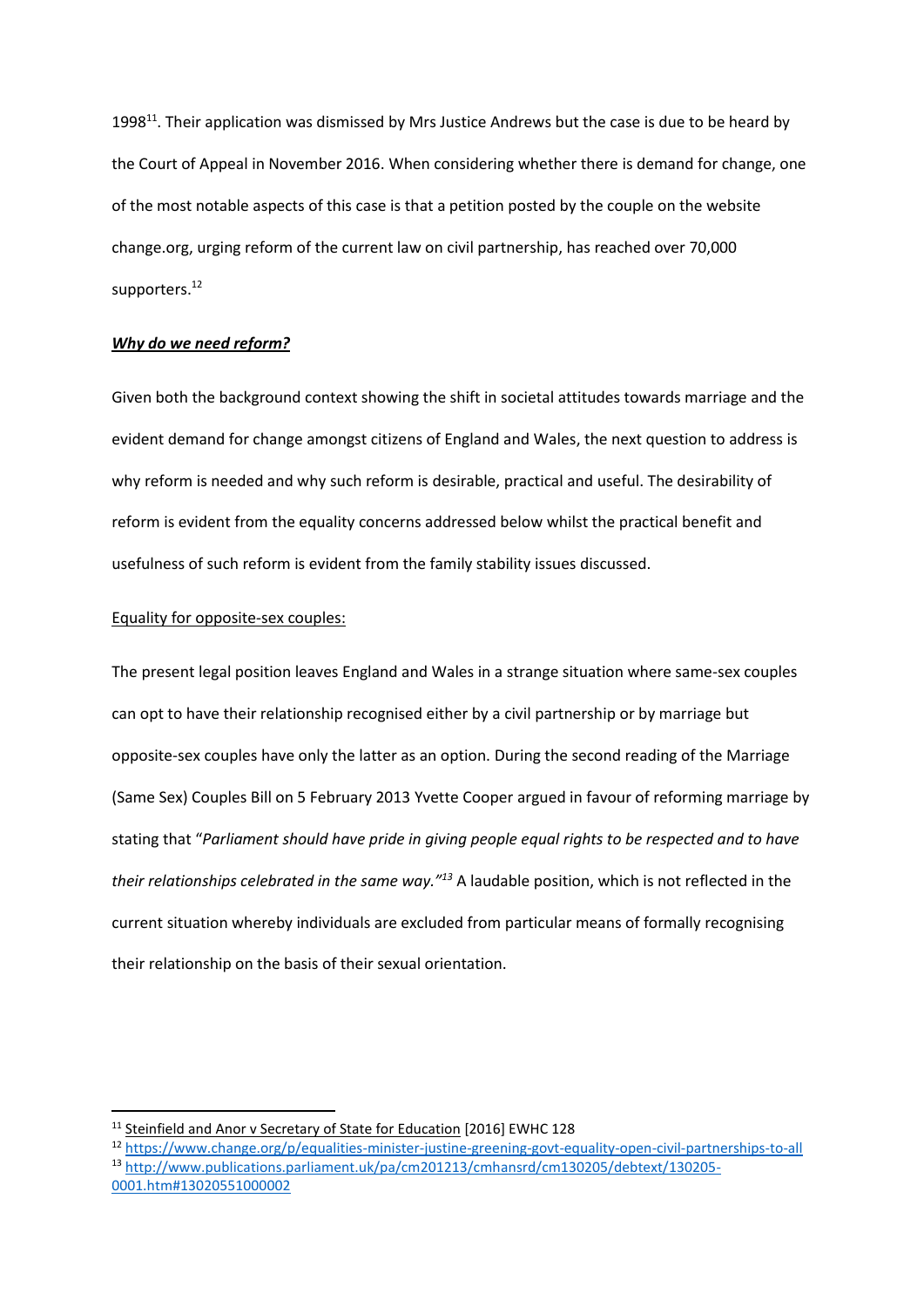The Applicants highlighted this differential treatment in Steinfield and Anor v Secretary of State for Education<sup>14</sup> but Mrs Justice Andrews dismissed their application on the basis that Article 8 was not engaged. Her judgment focuses on the fact that the state had provided a form of recognition for their relationship, namely marriage, and it was the Applicants' choice not to enter into that form of recognition. Further, she emphasised that the current difference in treatment between same-sex and opposite-sex couples was justified at present since the Government had already indicated that it intends to return to this issue and possible extension of civil partnerships to opposite-sex couples in the future. Most notably she found that:

*"the only obstacle to the Claimants obtaining the equivalent legal recognition of their status and the same rights and benefits as a same-sex couple is their conscience."<sup>15</sup>*

This is echoed in Mrs Justice Andrews' conclusion where she states that:

"*opposite-sex couples are not disadvantaged by the hiatus because they can achieve exactly the same recognition of their relationship and the same rights, benefits and protections by getting married, as they always could."<sup>16</sup>*

With respect, this view is incorrect as opposite-sex couples such as Rebecca Steinfield and Charles Keidan are disadvantaged by the current difference in treatment. They do not consider marriage to be an option because they object to marriage as an institution.<sup>17</sup> Some same-sex couples are opposed to marriage and choose instead to protect and recognise their relationship through civil partnerships. Opposite-sex couples opposed to marriage do not have this option. The key to the debate is therefore not, as Mrs Justice Andrews argues, whether the substance of the rights,

 $\overline{\phantom{a}}$ 

<sup>14</sup> [2016] EWHC 128

<sup>15</sup> [2016] EWHC 128 para 39

<sup>16</sup> [2016] EWHC 128 para 86

<sup>17</sup> [http://www.telegraph.co.uk/women/womens-life/11904708/Meet-the-heterosexual-couples-campaigning](http://www.telegraph.co.uk/women/womens-life/11904708/Meet-the-heterosexual-couples-campaigning-to-have-civil-partnerships.html)[to-have-civil-partnerships.html](http://www.telegraph.co.uk/women/womens-life/11904708/Meet-the-heterosexual-couples-campaigning-to-have-civil-partnerships.html)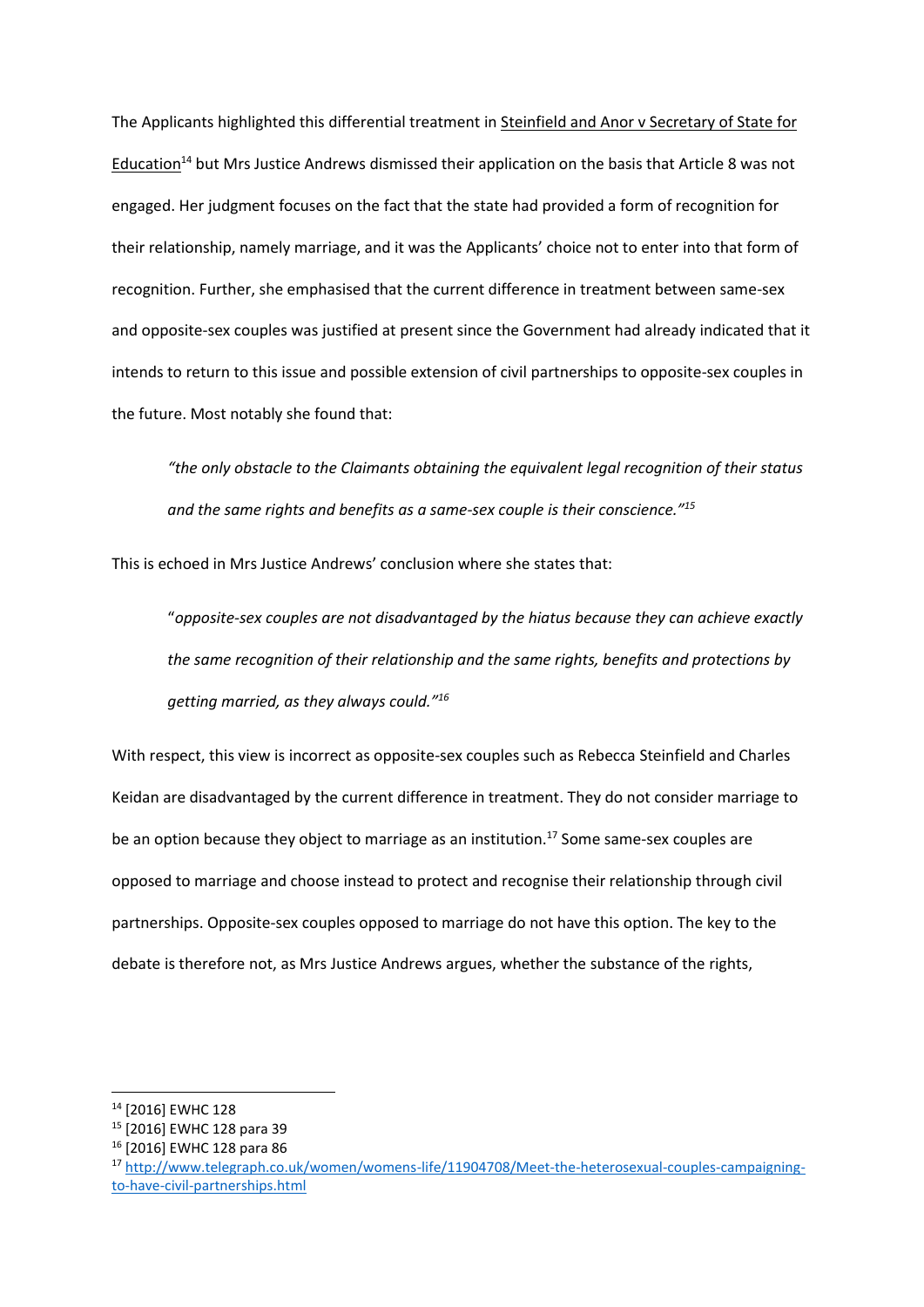benefits and protections couples can achieve are the same but revolves around the freedom to choose how to gain those rights and benefits.

This misplaced focus on rights instead of choice seems to support the "separate but equal" principle and comparative case law shows that this has not been welcomed in the law courts. This principle focuses on the fact that the exclusion of opposite-sex couples from civil partnerships is a trivial harm or "of marginal impact"<sup>18</sup> because it is a difference of title as opposed to unequal rights. That title itself can be of significance to individuals was recognised in the Canadian case of Egan v Canada<sup>19</sup> where the court stated that:

*"official state recognition of the legitimacy and acceptance in society of a particular type of status or relationship may be of greater value and importance to those affected than any pecuniary gain."<sup>20</sup>*

Further, an argument based on the "separate but equal" principle was considered by the Ontario Court of Appeal in 2003 in Halpern v Canada (Attorney General)<sup>21</sup> where the court considered legislation equalising the rights and obligations of unmarried opposite-sex couples and same-sex couples. In paragraph 134 of the judgment the Ontario Court found that:

*"Same-sex couples and their children should be able to benefit from the same stabilising institution as their opposite-sex counterparts."*

It is submitted that a similar principle should be applied in the UK; civil partnership is clearly a stabilising institution as it affords protections beyond those available to co-habiting couples. As such, opposite-sex couples should have equal access to benefit from these protections. As detailed above, the recent government consultation found that 20% of opposite-sex, unmarried couples would prefer to enter into a civil partnership than to get married or cohabit. This 20% may be a minority

**.** 

<sup>18</sup>Steinfield v Secretary of State for Education [2016] EWHC 128 Para 83

<sup>19</sup> [1995] 2 S.C.R. 513

<sup>20</sup> Ibid. at paras 86, 90

<sup>21</sup> (2003), 65 O.R. (3d) 161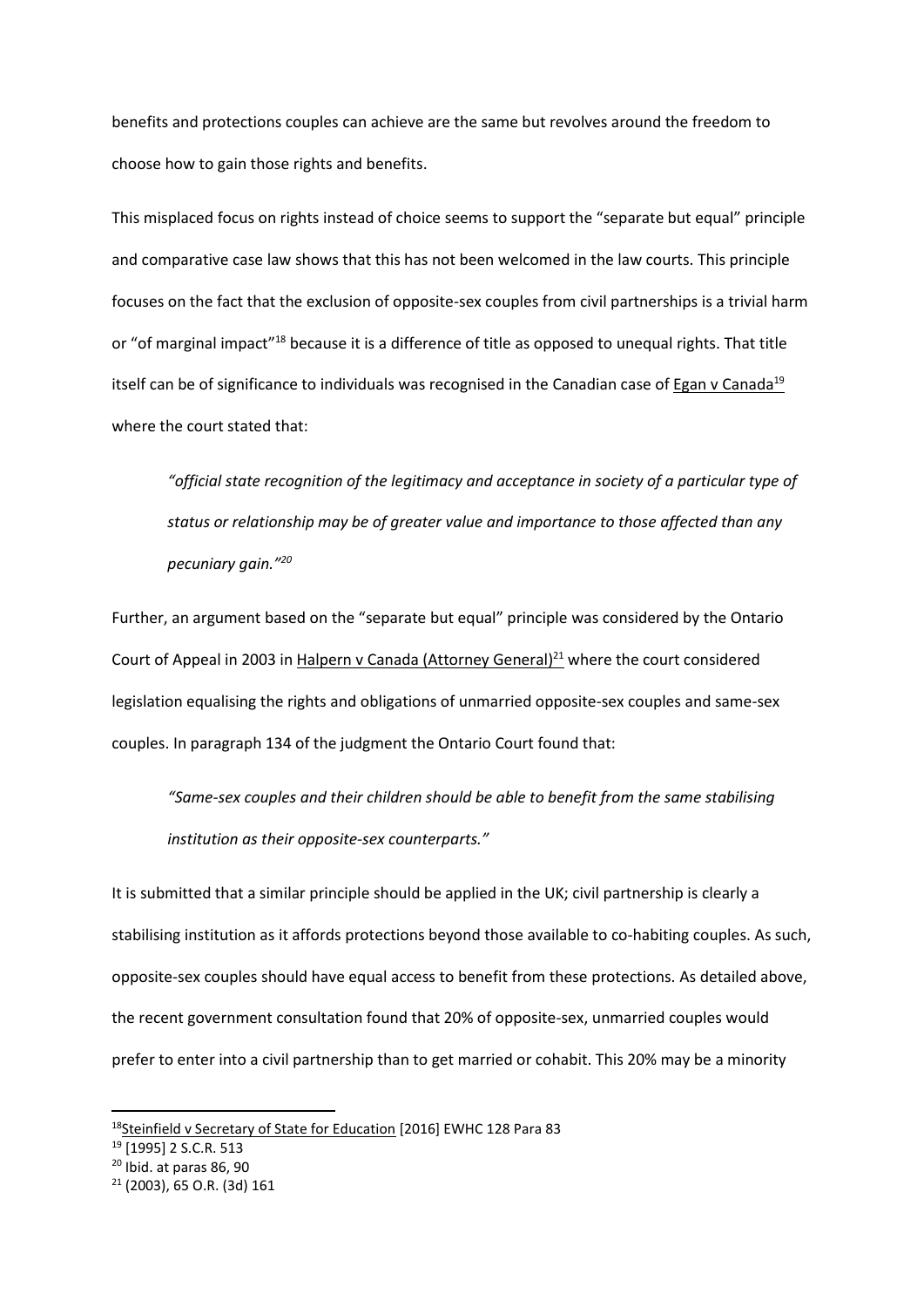but there is no justification for disallowing them access to the institution of civil partnerships and excluding them is discriminatory in comparison to same-sex couples.

### Equality for same-sex couples:

Opening civil partnerships to opposite-sex couples will also secure greater equality for same-sex couples. The current limitation on civil partnerships to same-sex couples could be seen as reinforcing the notion that marriage is primarily a heterosexual form of recognition for relationships whilst civil partnership is a secondary option designed to cater for the minority homosexual couples. This twotier approach is arbitrary and clearly false because couples such as Rebecca Steinfield and Charles Keidan demonstrate that there are some for whom a civil partnership is the primary, and only, option for formal recognition of their relationship. Allowing individuals to choose emphasises that the institutions are equally valid and different couples will choose between marriage or civil partnerships based on their values and beliefs, as opposed to entering into a civil partnership as a back-up option.

#### Family Stability in England and Wales:

That greater equality would be achieved by opening civil partnership to opposite-sex couples illustrates the desirability of such reform for society. The practicality and utility of this reform is evident from the positive impact it would have on family stability in England and Wales. The fact that many opposite-sex couples opposed to marriage are prevented from entering into civil partnerships means that they have no other options available apart from to cohabit, which inevitably leaves them with little protection in the eyes of the law.

When an unmarried couple separate there are no laws governing the distribution of property or savings between the couple. This is particularly problematic in cases where the couple have been living in a property together over a period of time but it is registered under just one name; the starting presumption is that the property is 100% owned by the sole owner and their partner does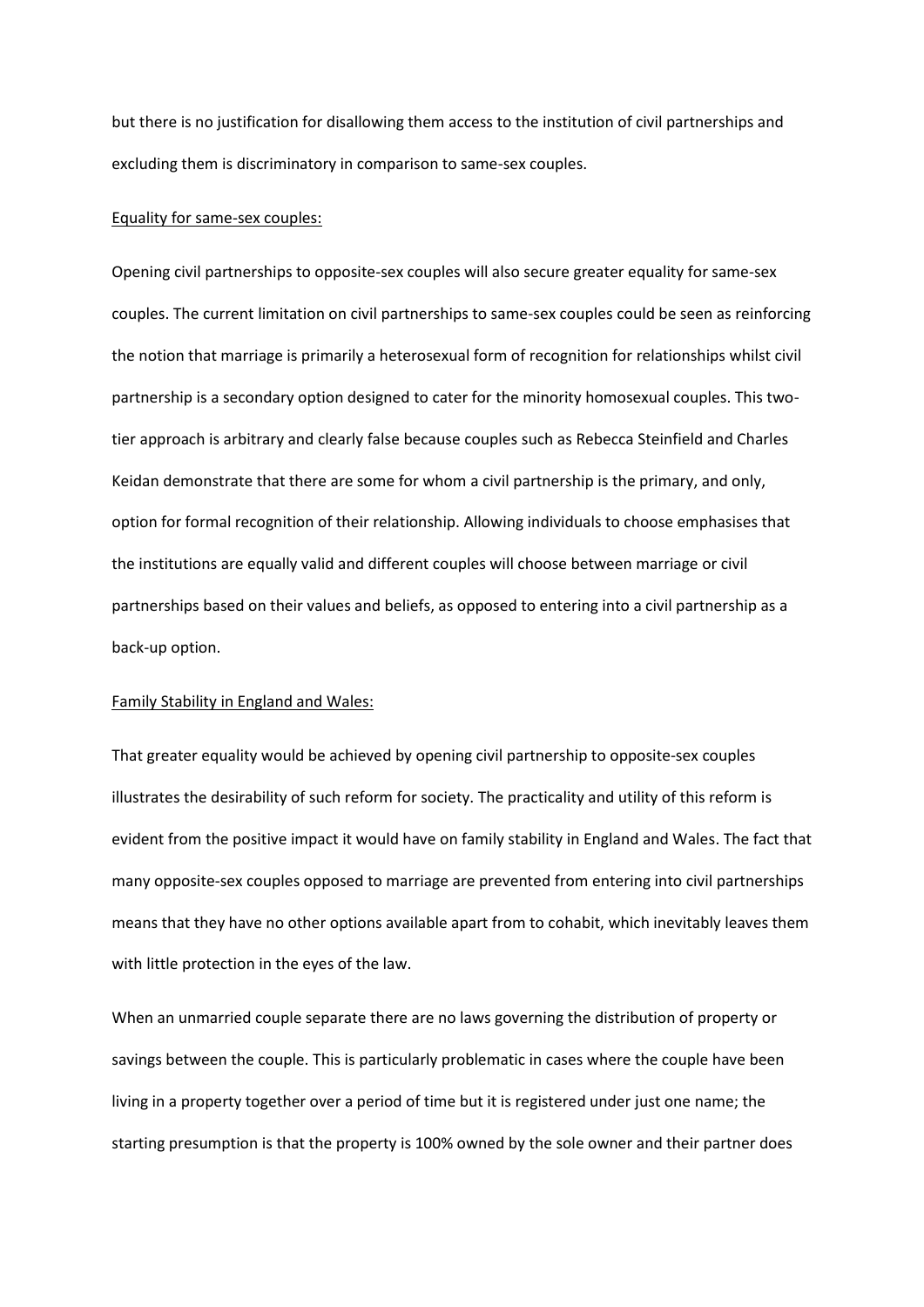not have a share in the home<sup>22</sup>. In addition to losing their home, the partner may also find that they cannot make a maintenance claim against their former partner due to their status as an unmarried couple. By contrast, spouses and civil partners can apply to the family law courts for transfers of owner-occupied property and have other extensive rights such as short-term rights of occupation regardless of where the ownership lies.

This lack of protection is further emphasised by the disparity in inheritance laws since if one party dies from an unmarried couple then there is no automatic right to inheritance whereas a married survivor or civil partner has a right to the first £250,000 of the estate under intestacy rules<sup>23</sup>. The final major difference is that of tax since civil partners or married couples do not pay Inheritance Tax or Capital Gain Tax if they transfer assets between themselves either during their lifetimes or upon death<sup>24</sup>. Unmarried opposite-sex couples have no such benefits and are treated as unrelated for tax purposes.

The result is that couples who do not believe in or agree with marriage as an institution cannot gain access to these protections and are often left vulnerable. A recent study found that family breakdown in the United Kingdom costs approximately £46 billion per year<sup>25</sup>. Further, research in 2010 from Harry Benson, on behalf of the Centre for Social Justice shows that, contrary to public opinion, divorce is not the main contributor to this cost. The study shows that of every £7 spent on family breakdown amongst young families, £1 is spent on divorce, £4 is spent on unmarried dual registered parents who separate and  $£2$  is spent on sole registered parents.<sup>26</sup> This suggests that in fact it is the collapse of unmarried couples which contributes significantly to the cost of family breakdown within the United Kingdom. The key to addressing this would therefore be to provide

 $\overline{\phantom{a}}$ 

<sup>&</sup>lt;sup>22</sup> Stack v Dowden [2007] UKHL 17

<sup>23</sup> Administration of Estates Act 1925

<sup>&</sup>lt;sup>24</sup> Inheritance Tax Act 1984

<sup>25</sup> [http://www.telegraph.co.uk/women/sex/divorce/10674267/Family-breakdown-could-cost-taxpayers-](http://www.telegraph.co.uk/women/sex/divorce/10674267/Family-breakdown-could-cost-taxpayers-46bn.html)[46bn.html](http://www.telegraph.co.uk/women/sex/divorce/10674267/Family-breakdown-could-cost-taxpayers-46bn.html)

<sup>26</sup>[http://www.centreforsocialjustice.org.uk/UserStorage/pdf/Pdf%20reports/FamilyBreakdownIsNotAboutDivo](http://www.centreforsocialjustice.org.uk/UserStorage/pdf/Pdf%20reports/FamilyBreakdownIsNotAboutDivorce.pdf) [rce.pdf](http://www.centreforsocialjustice.org.uk/UserStorage/pdf/Pdf%20reports/FamilyBreakdownIsNotAboutDivorce.pdf)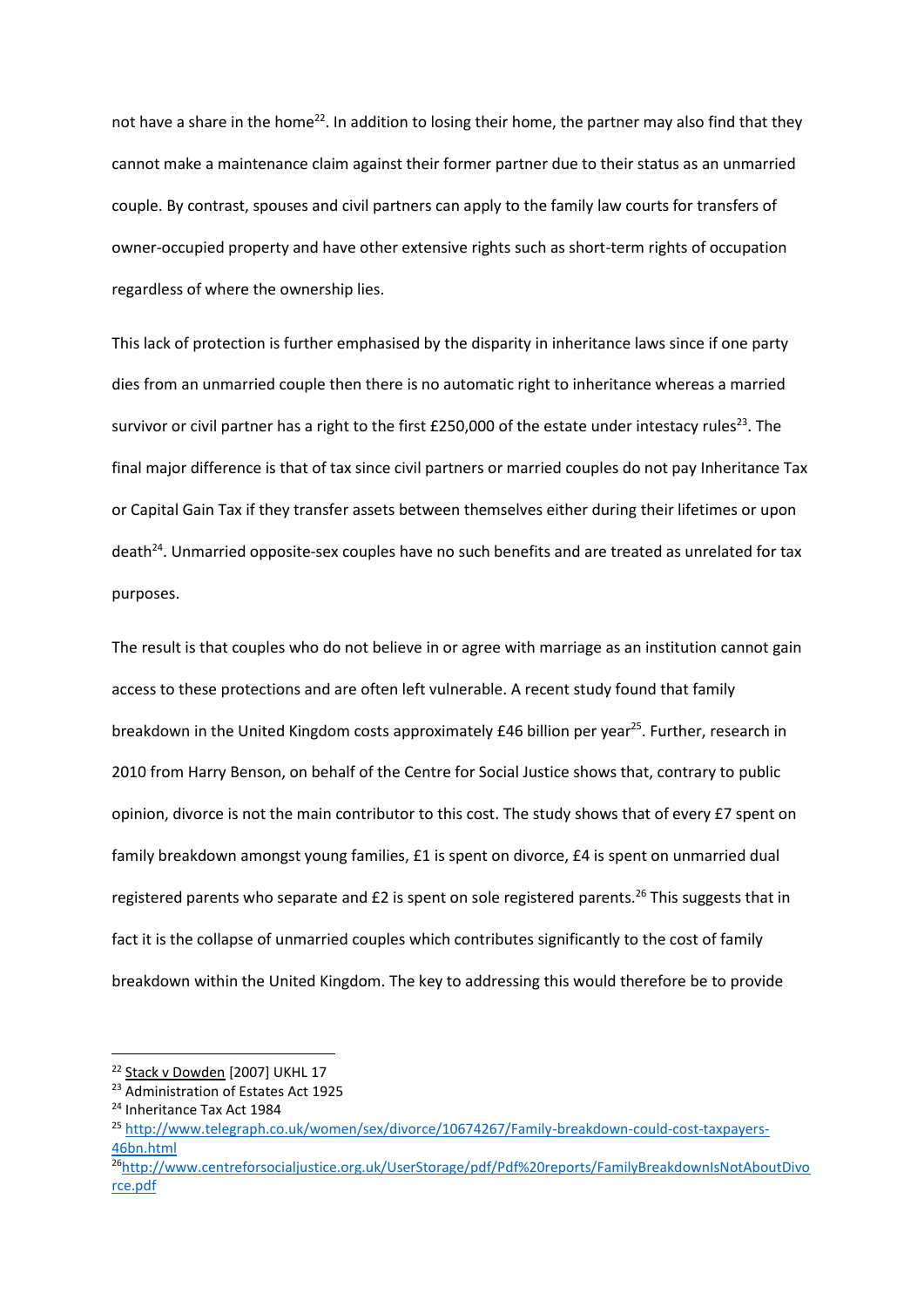more stability for unmarried couples by providing options through which they can protect their relationship and demonstrate their commitment to each other and to family life. Civil partnership could be such an option and the increase in family stability is something which would not only benefit the individual family but society as a whole.

## *Proposed Reform:*

In light of the analysis above, I suggest that the Civil Partnership Act 2004 should be amended to allow opposite sex couples to enter into a civil partnership. The suggested amendment largely mirrors that presented by Tm Loughton MP on 21 October 2015.<sup>27</sup>

At present, a civil partnership is defined by s.1 of the Civil Partnership Act 2004 as

"*a relationship between two people of the same sex when they register as civil partners of each other."* 

Further, s.3(1)(a) of the Act provides that

*"two people are not eligible to register as civil partners of each other if they are not of the same sex."*

The Act should be amended as follows:

**.** 

- (1) In Section 1, subsection (1), remove the phrase "*of the same sex";*
- (2) Remove Section 3, subsection (1)(a).

Such an amendment is simple, straightforward and would allow opposite-sex couples in England and Wales to enter into civil partnerships. The system of civil partnerships is already well established in England and Wales and it is not suggested that any technical reform to the system or administration of such partnerships is required. It is proposed that the same restrictions such as the prohibition on

<sup>&</sup>lt;sup>27</sup> [http://www.publications.parliament.uk/pa/bills/cbill/2015-2016/0083/cbill\\_2015-20160083\\_en\\_2.htm#l1g1](http://www.publications.parliament.uk/pa/bills/cbill/2015-2016/0083/cbill_2015-20160083_en_2.htm#l1g1)